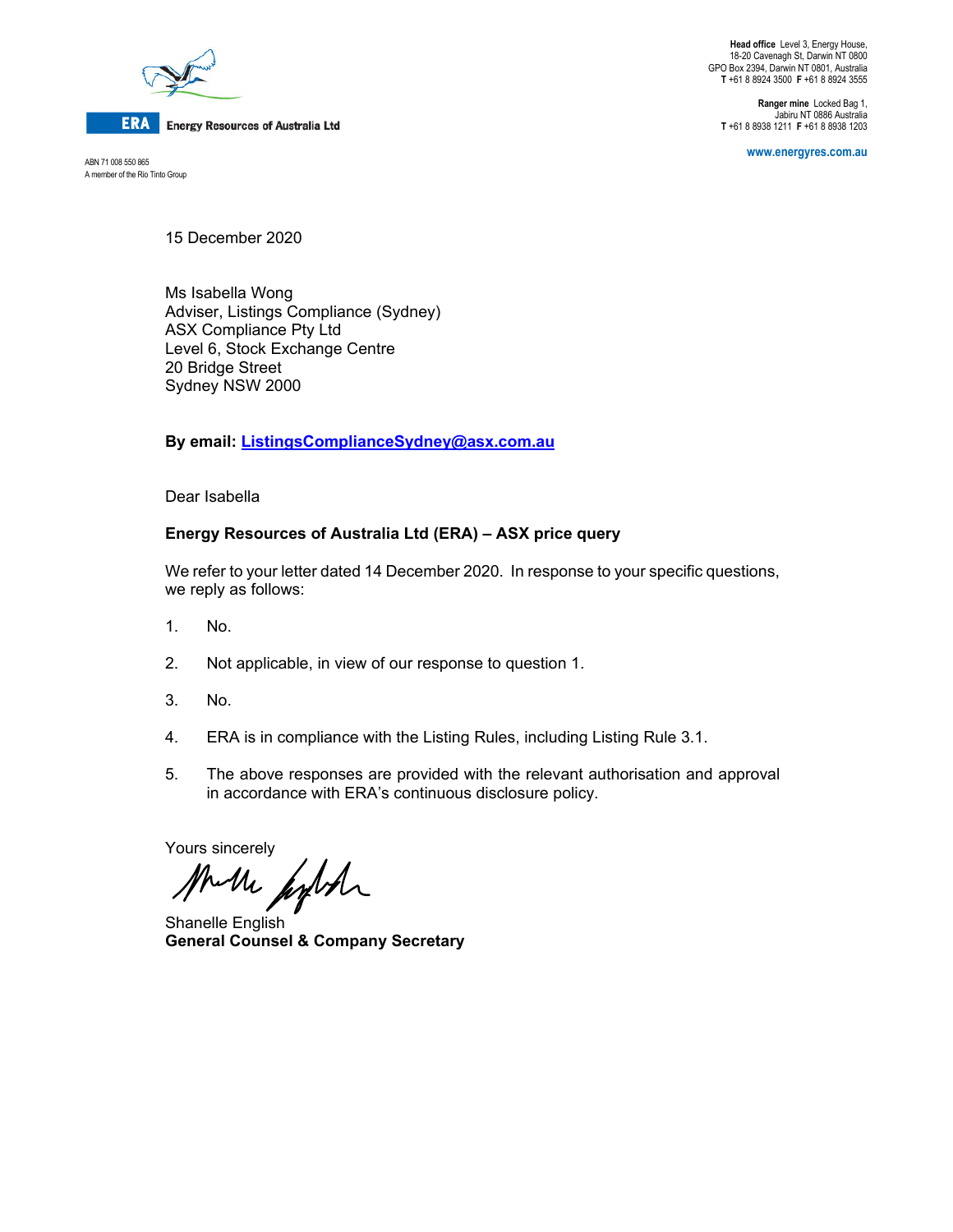

14 December 2020

Ms Shanelle English Company Secretary Energy Resources of Australia Limited 120 Christie Street St Leonards NSW 2065

By Email

Dear Ms English

### **Energy Resources of Australia Limited ('ERA'): Price - Query**

ASX refers to the following:

- A. The change in the price of ERA's securities from a low of \$0.160 on 10 December 2020 to an intraday high of \$0.220 today, 14 December 2020.
- B. The significant increase in the volume of ERA's securities traded from today.

### **Request for information**

In light of this, ASX asks ERA to respond separately to each of the following questions and requests for information:

- 1. Is ERA aware of any information concerning it that has not been announced to the market which, if known by some in the market, could explain the recent trading in its securities?
- 2. If the answer to question 1 is "yes".
	- (a) Is ERA relying on Listing Rule 3.1A not to announce that information under Listing Rule 3.1? Please note that the recent trading in ERA's securities would suggest to ASX that such information may have ceased to be confidential and therefore ERA may no longer be able to rely on Listing Rule 3.1A. Accordingly, if the answer to this question is "yes", you need to contact us immediately to discuss the situation.
	- (b) Can an announcement be made immediately? Please note, if the answer to this question is "no", you need to contact us immediately to discuss requesting a trading halt (see below).
	- (c) If an announcement cannot be made immediately, why not and when is it expected that an announcement will be made?
- 3. If the answer to question 1 is "no", is there any other explanation that ERA may have for the recent trading in its securities?
- 4. Please confirm that ERA is complying with the Listing Rules and, in particular, Listing Rule 3.1.
- 5. Please confirm that ERA's responses to the questions above have been authorised and approved under its published continuous disclosure policy or otherwise by its board or an officer of ERA with delegated authority from the board to respond to ASX on disclosure matters.

### **When and where to send your response**

This request is made under Listing Rule 18.7. Your response is required as soon as reasonably possible and, in any event, by no later than **09:30 AM AEDT Tuesday, 15 December 2020**. You should note that if the information requested by this letter is information required to be given to ASX under Listing Rule 3.1 and it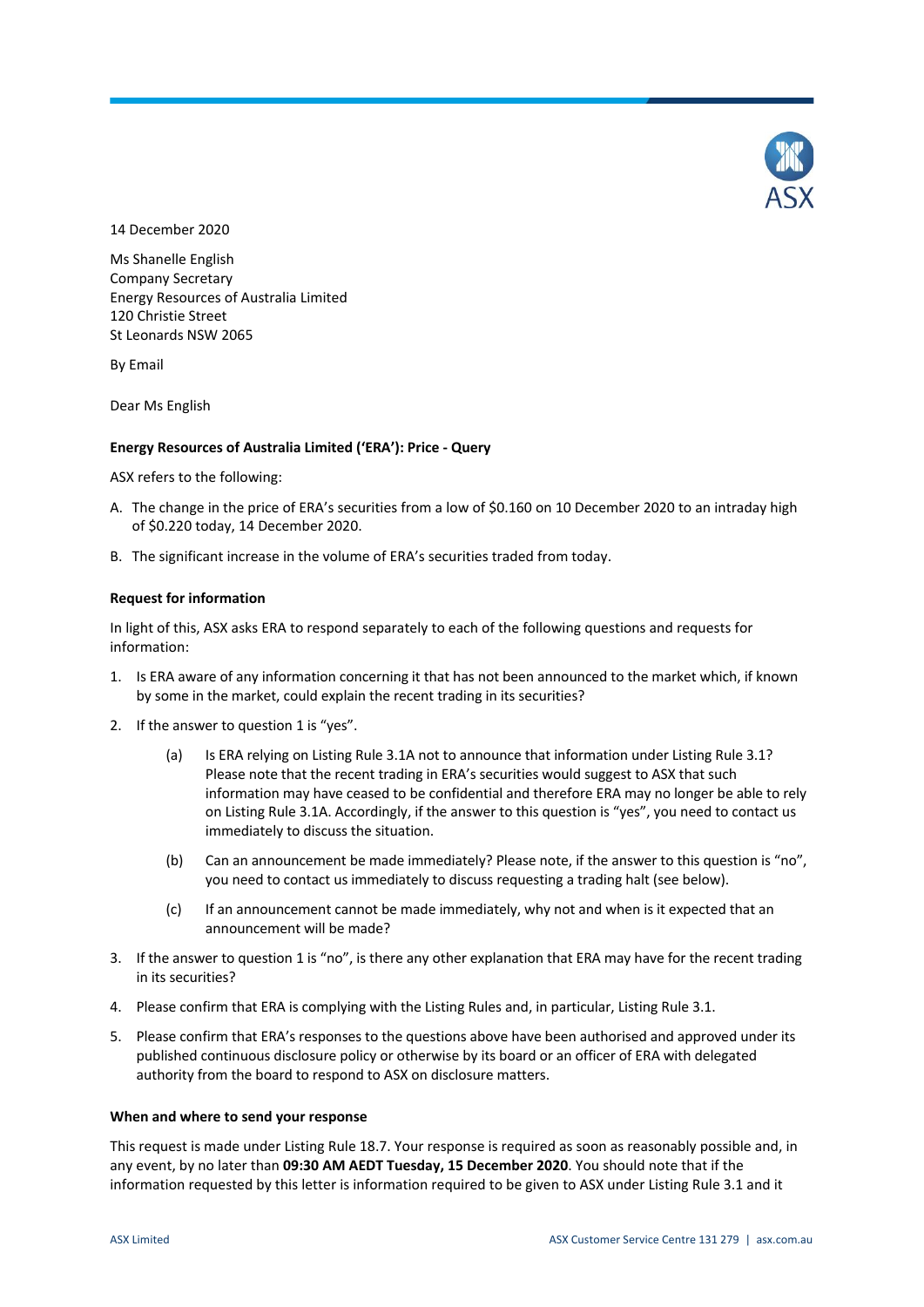does not fall within the exceptions mentioned in Listing Rule 3.1A, ERA's obligation is to disclose the information 'immediately'. This may require the information to be disclosed before the deadline set out in the previous paragraph and may require ERA to request a trading halt immediately.

Your response should be sent to me by e-mail at **ListingsComplianceSydney@asx.com.au**. It should not be sent directly to the ASX Market Announcements Office. This is to allow me to review your response to confirm that it is in a form appropriate for release to the market, before it is published on the ASX Market Announcements Platform.

# **Trading halt**

If you are unable to respond to this letter by the time specified above, or if the answer to question 1 is "yes" and an announcement cannot be made immediately, you should discuss with us whether it is appropriate to request a trading halt in ERA's securities under Listing Rule 17.1. If you wish a trading halt, you must tell us:

- the reasons for the trading halt;
- how long you want the trading halt to last;
- the event you expect to happen that will end the trading halt;
- that you are not aware of any reason why the trading halt should not be granted; and
- any other information necessary to inform the market about the trading halt, or that we ask for.

We require the request for a trading halt to be in writing. The trading halt cannot extend past the commencement of normal trading on the second day after the day on which it is granted. You can find further information about trading halts in Guidance Note 16 *Trading Halts & Voluntary Suspensions*.

# **Suspension**

If you are unable to respond to this letter by the time specified above, ASX will likely suspend trading in ERA's securities under Listing Rule 17.3.

# **Listing Rules 3.1 and 3.1A**

In responding to this letter, you should have regard to ERA's obligations under Listing Rules 3.1 and 3.1A and also to Guidance Note 8 *Continuous Disclosure*: Listing Rules 3.1 – 3.1B. It should be noted that ERA's obligation to disclose information under Listing Rule 3.1 is not confined to, nor is it necessarily satisfied by, answering the questions set out in this letter.

# **Release of correspondence between ASX and entity**

We reserve the right to release a copy of this letter, your reply and any other related correspondence between us to the market under Listing Rule 18.7A.

### **Questions**

If you have any questions in relation to the above, please do not hesitate to contact me.

Yours sincerely

**Isabella Wong**